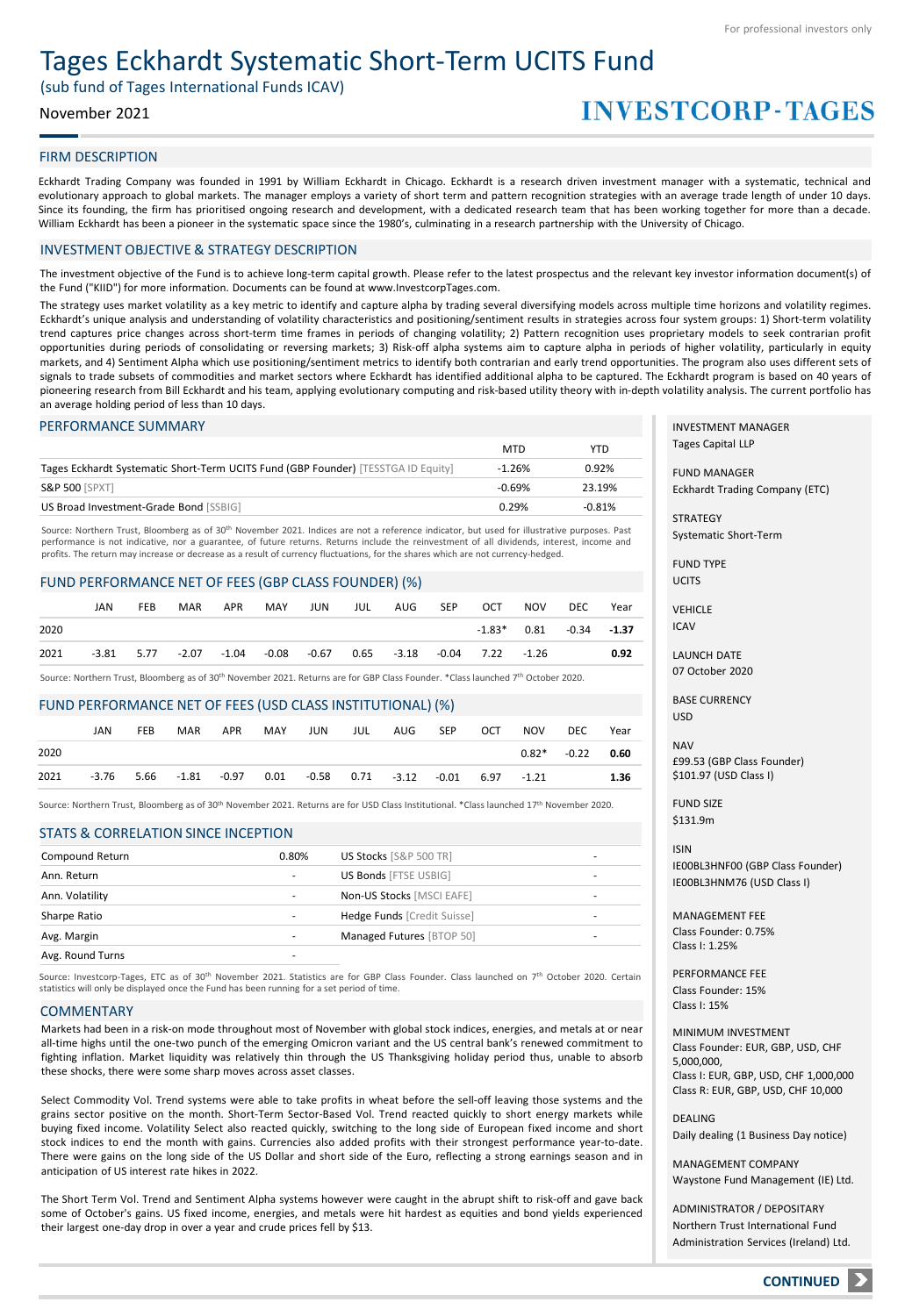# Tages Eckhardt Systematic Short-Term UCITS Fund

(sub fund of Tages International Funds ICAV)

# November 2021

# **INVESTCORP-TAGES**

### GROSS P&L BY ASSET CLASS



# GROSS P&L BY SYSTEM GROUP





Source: Investcorp-Tages, ETC. Data as at 30<sup>th</sup> November 2021

# COMMITMENT BY SYSTEM GROUP TOP 3 BEST/WORST PERFORMING MARKETS MTD



# RISK & REWARD PROFILE

| <b>Lower risk</b> |                                |  |                                 | <b>Higher risk</b> |
|-------------------|--------------------------------|--|---------------------------------|--------------------|
|                   | <b>Typically lower rewards</b> |  | <b>Typically higher rewards</b> |                    |
|                   |                                |  |                                 |                    |

Risk Scale from the key investor information document(s) of the Fund ("KIID"). Risk 1 does not mean a risk-free investment. This indicator may change over time. Please refer to the risk glossary at the back of this document.

Investcorp 48 Grosvenor Street, London, W1K 3HW Tel: +44 (0)20 3743 3476 Email: [IR-EU@investcorp.com](mailto:IR-EU@investcorp.com)